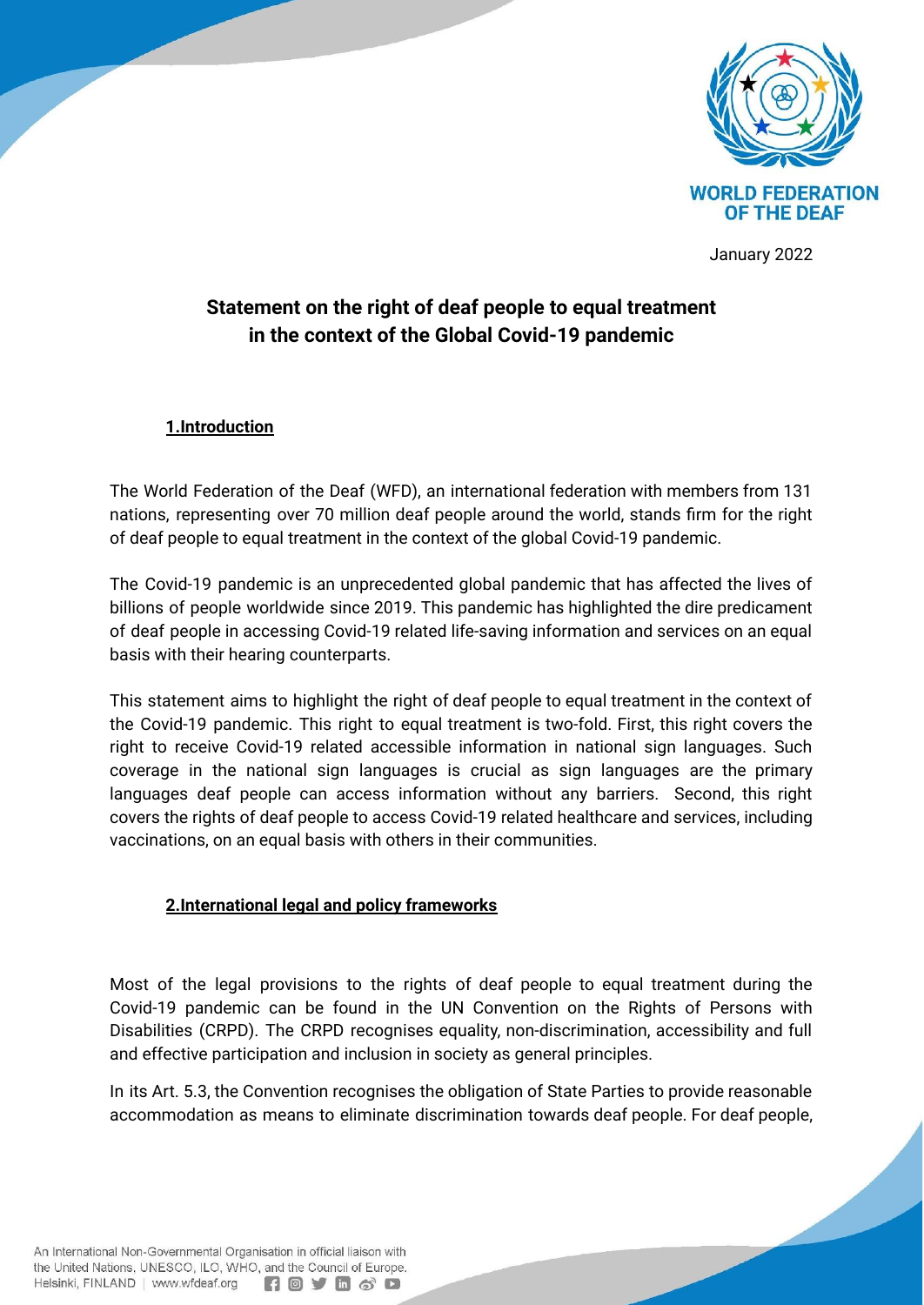

the provision of reasonable accommodation measures often takes the form of professional national sign language interpreters.

This is also highlighted in art. 9.2 (e) of the CRPD where States Parties to the Convention, must take appropriate measures to provide sign language interpretation services to facilitate accessibility. The use of "professional sign language interpreters" as stated in 9.2 has been interpreted by the WFD to mean sign language interpreters who are properly trained with deaf community participation, certified according to a neutral certification mechanism in which deaf people are represented, and are compensated in accordance with their professional status. Accessibility is a government responsibility and needs to be codified in national legislation to ensure the accountability of States Parties to the CRPD and safeguard the fundamental rights of deaf people.

In addition, as per art. 21(b), States Parties must facilitate the use of sign languages, including through the medium of professional and accredited languages interpreters, in official interactions with deaf people.

CRPD Article 25 recognises that deaf persons have the right to the enjoyment of the highest attainable standard of health without any discrimination based on their disability. Furthermore, 25(d) recognises the obligation of health professionals to provide healthcare of the same quality to deaf persons as to others, including on the basis of free and informed consent.

From a Covid-19 related policy perspective, the World Health [Organisation](https://www.who.int/publications/i/item/WHO-2019-nCoV-Disability-2020-1) (WHO) disability [consideration](https://www.who.int/publications/i/item/WHO-2019-nCoV-Disability-2020-1) guidelines has recalled State Parties' obligation to ensure that public health information and communication is accessible by including captioning and sign language interpretation for all live and recorded events and communications. This includes national addresses, press briefings, and live social media.

In addition, the WHO Disability [consideration](https://www.who.int/publications/i/item/who-2019-ncov-vaccination-and-disability-policy-brief-2021.1) for Covid-19 vaccination reminds the obligations of States Parties to share vaccination information in national sign language, including informed consent in the national sign languages before proceeding with vaccination. Additionally, these considerations underline the right of deaf people to have the registration process for vaccination accessible in their national sign languages. States Parties must ensure accessibility through professional and accredited national sign languages interpreters at vaccination sites.

The WFD Charter on Sign [Language](https://wfdeaf.org/charter/) Rights for All recognises national sign languages as the foremost human rights of deaf people in any situation, including in situations of global health crises. The Charter also highlights the paramount importance of professional and accredited sign language interpreters and translators and its funding by the State Parties as a means of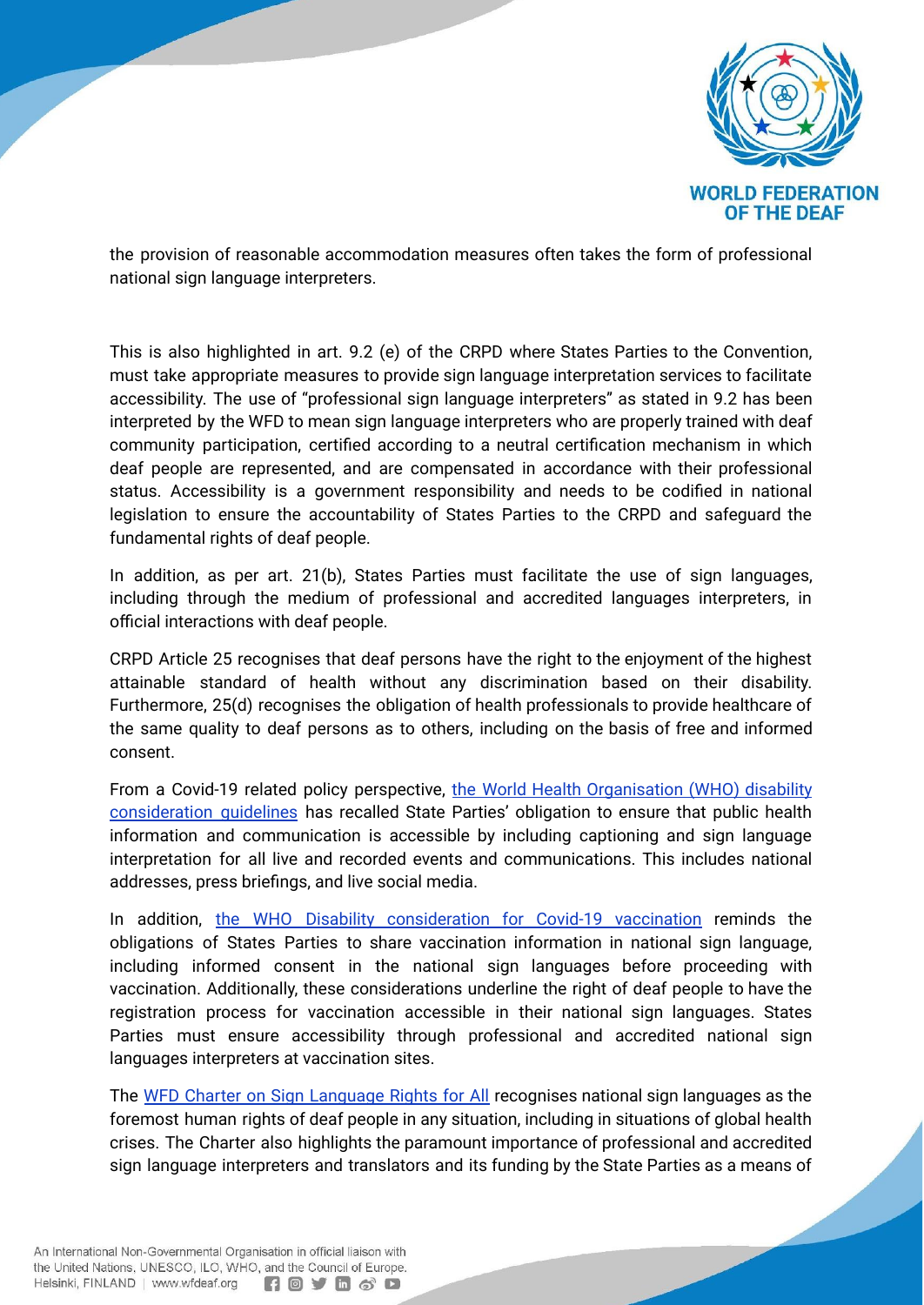

inclusion and participation in society (Art. 4.3). Finally, the Charter also highlights the necessity of making health services and health information accessible in the national sign language (Art. 4.4).

The above-mentioned international legal and policy frameworks the rights of deaf people to equal treatment in the context of the Covid-19 pandemic and other health emergencies. This right to equal treatment is translated in two variants: the right to equal treatment in accessing information and the right to treatment in accessing healthcare and services.

# **3. Right to equal treatment in accessing emergency-related information**

The right of deaf people to equal treatment in accessing Covid-19 pandemic related information comprises the obligation of public authorities to provide all information in the national sign language through professional and accredited sign language interpreters. In that regard, the WFD and the World Association of Sign Language Interpreters released a Guideline on Access to [Information](https://wfdeaf.org/news/resources/guidelines-on-providing-access-to-public-health-information/) in National Sign Languages During Emergency [Broadcasts](https://wfdeaf.org/news/resources/guidelines-on-providing-access-to-public-health-information/).

In March 2020, the WFD gathered data from its Ordinary Members through consultative meetings on a regional basis reaching out to a total of 90 countries consulted via direct video meetings (The remainder of our Ordinary Members were contacted via asynchronous video messages via our Regional Secretariats). These meetings highlighted the dire lack of access to emergency services for deaf people through sign language interpretation, either physically or remotely. The collected data showed that, with rare exceptions, deaf people are not able to access quality healthcare, public health information and emergency response services due to the lack of provision of sign language interpretation, through either a physical interpreter or virtual remote interpreting service.

The data gathered by the WFD highlighted that while interpreters may be present on occasion, most countries around the globe have still not systematized the process of consistently providing quality and professional sign language interpretation in their national sign language(s) for Covid-19 related communication and information. This lack of consistent access places deaf communities at further risk of being infected, thus increasing the danger for the whole population.

To date, over 100 countries from the 193 UN Member States and 182 States Parties to the CRPD have provided *some* form of national sign language interpretation during public announcements on the Covid-19 pandemic. Not every country has met international access standards, with several problems identified. These problems range from the use of unqualified sign language interpreters, to inconsistent use of interpreters in different settings,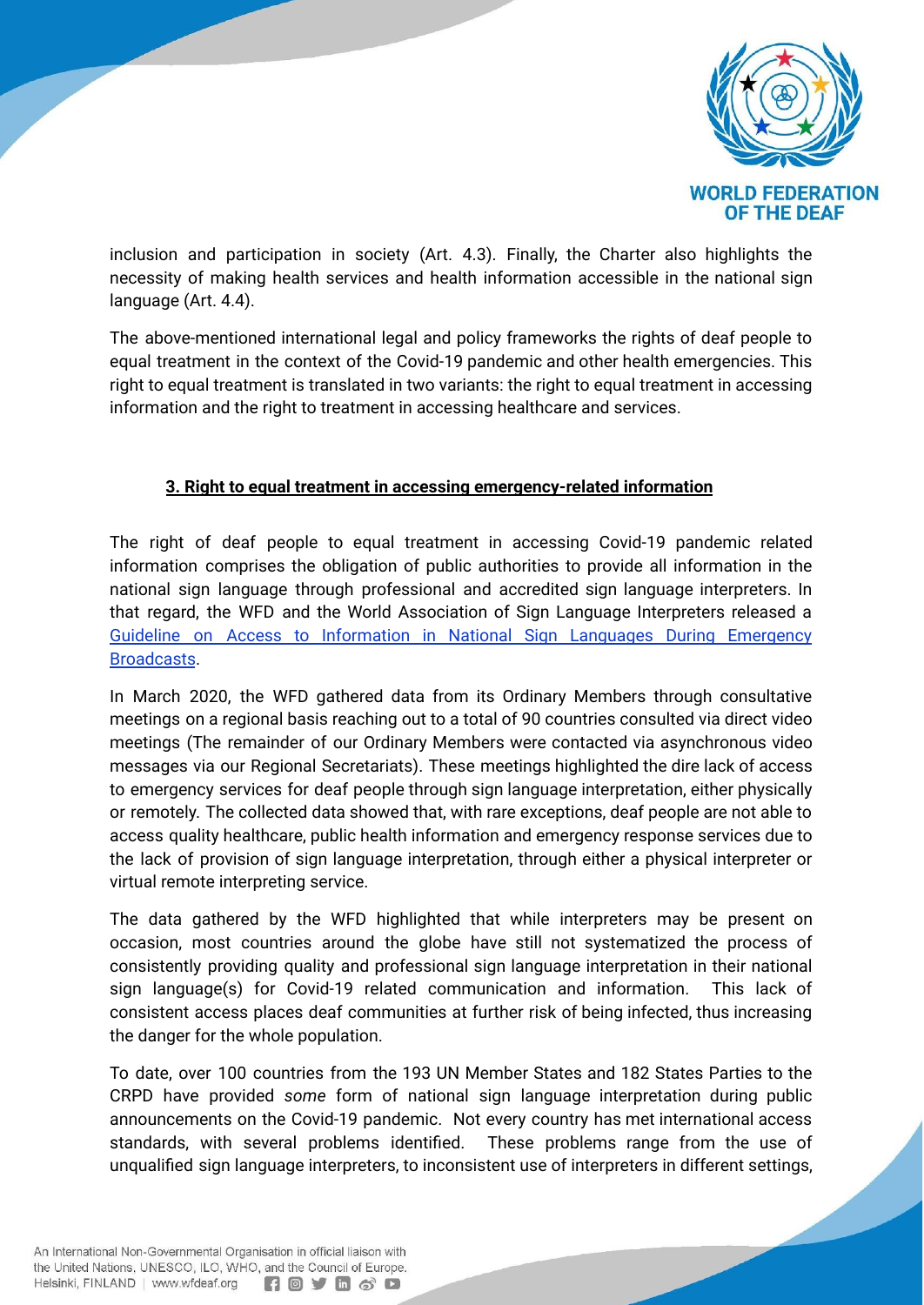

and lack of adherence with [international](http://wfdeaf.org/news/resources/guidelines-on-providing-access-to-public-health-information/) broadcast standards that call for a minimum of interpreter display on 33% of the video screen.

This data shows that only slightly over half of State Parties to the CRPD have fulfilled their obligations of accessibility under their international legal obligations. Furthermore, this data hides a lot of disparities. Sign language interpreting is not present on all levels of governments, nor consistently provided for all briefings, and may be highly dependent on voluntary efforts, violating CRPD principles of professional sign language interpretation. The absence of quality and accessible information on the Covid-19 in their national sign languages puts the health of deaf people at risk, as well as the health and lives of their communities

Based on information collected by the WFD from our members around the globe, the absence of accessibility through professional and accredited national sign language interpreters in Covid-19 related information delivered by governments mostly take place in Global South countries, with an accentuation in the Asian, African and Pacific Regions. Either there is no interpretation at all, or the interpreters are not qualified and fail to deliver clear and accessible information.

When such situations arise, most deaf people must rely on the work of the national associations of deaf people who are translating, voluntarily and without government funding, all governmental information and recommendations. Deaf people also rely on the information communicated through their direct social circles such as family members and friends, with the risk of incomplete information and/or the circulation of unverifiable information.

Where the government's obligations under international, regional and national legislation and policies are not respected and fulfilled, national associations of the deaf have to step up to safeguard the health of their fellow deaf people without any additional funding from the government. Indeed, throughout the pandemic, national associations of deaf people have served on the frontlines of the pandemic, ensuring accessible information for their members. This frontline status needs to be recognized and compensated by governments and aid organizations. National governments must collaborate with the national associations of the deaf to ensure qualified and accredited national sign language interpreters, and provide meaningful funding to national associations of deaf people to ensure the accessibility of all Covid-19 related information.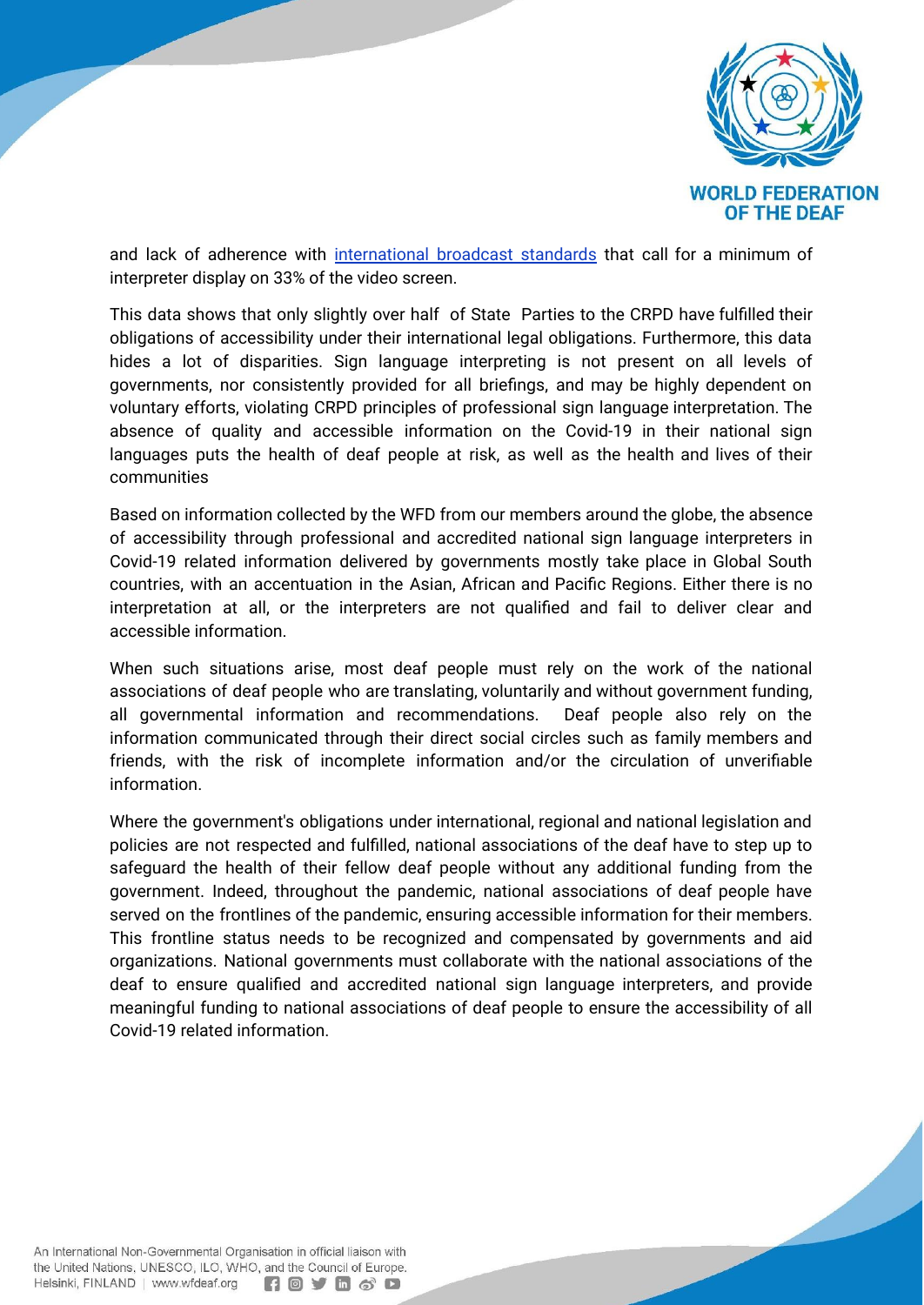

## **4. Right to equal treatment in healthcare and services**

Deaf people must not experience any discrimination in their access to Covid-19 related healthcare services and facilities. Such discrimination may include a lack of available information in the national sign languages during vaccinations. This also includes appointment booking only being available through phone calls without any opportunities for appointment through email, text services or video-relay services. Other forms of discrimation can include deaf people being placed at the bottom of the waiting list for vaccinations and other healthcare services due to their disabilities. Deaf people in Global South countries have reported barriers to accessing governmental food and medicine distribution services either because distribution is based on auditory notifications or because of a lack of accessible information on these services. This has adverse consequences.

The right of deaf people to equal treatment to Covid-19 pandemic healthcare and services covers accessibility in healthcare facilities, including vaccination sites, in the national sign languages. The provision of national sign languages should be made through professional and accredited national sign language interpreters, either onsite or, if necessary, remotely. Deaf people have the right to receive all Covid-19 vaccination information and services, including expressing their free and informed consent, in their national sign languages.

National governments, public health services and healthcare facilities should consult with national associations of deaf people to develop processes that ensure all Covid-19 healthcare responses are accessible for deaf people. Such consultations are crucial to make sure deaf people are able to access and benefit from the best healthcare and services possible, equally with their non-disabled counterparts. As per Art 4.3 CRPD, these consultations must take place at the very beginning of the design of the Covid-19 response measures, including vaccination campaigns. The consultations must be meaningful and accessible with the provision of professional and accredited national sign language interpretation during the meetings.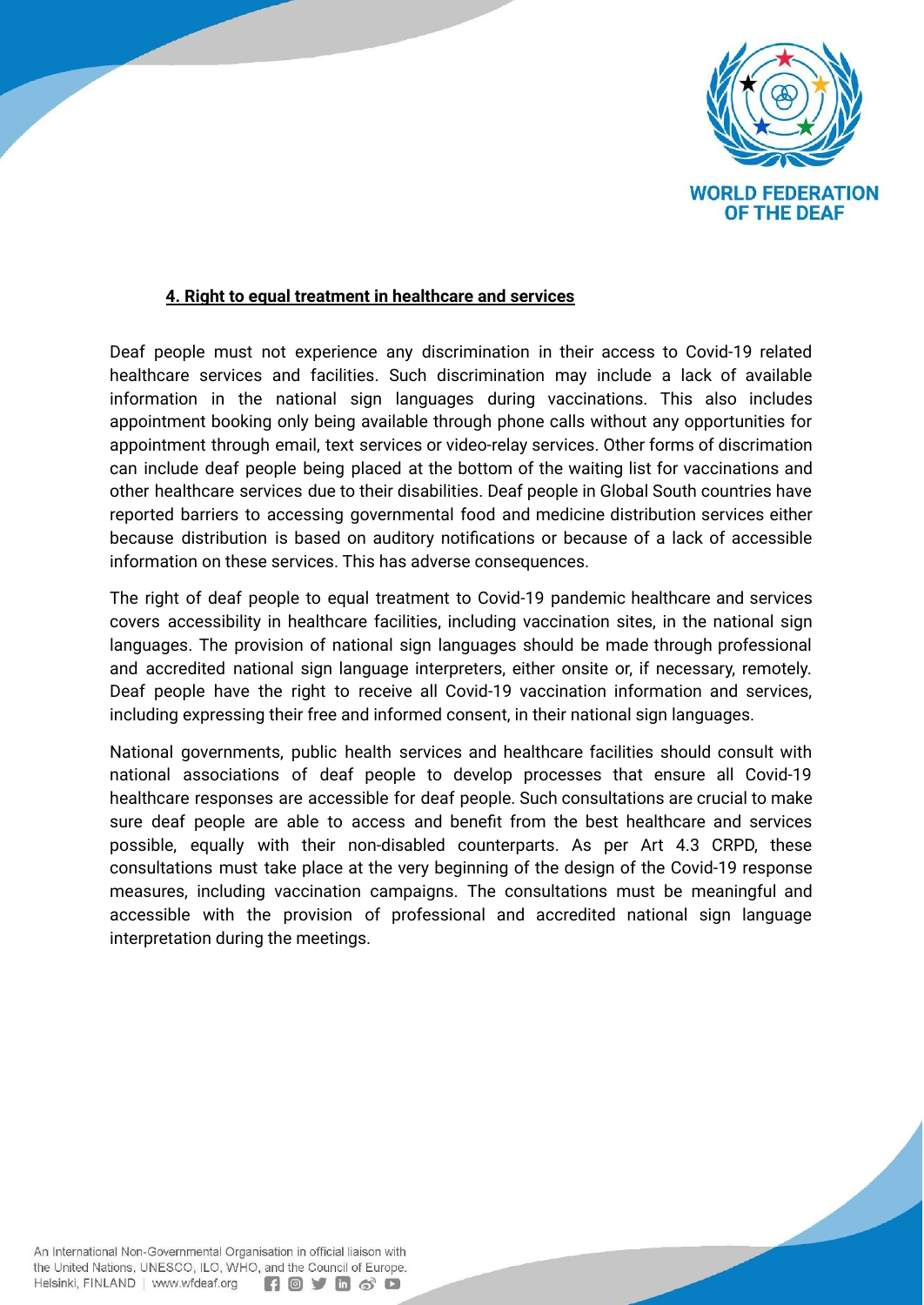

## **5. Recommendations**

The WFD, with member organizations from 131 nations, call upon all governments to adopt the following recommendations to ensure the right of deaf people to equal treatment is fulfilled:

- 1. As recommended by the World Health Association, governments must ensure that all Covid-19 related information and communication are accessible to deaf people in the national sign language through professional and accredited national sign language interpreters. National associations of the deaf must be consulted in the development of a selection process ensuring said interpreters are understood by deaf communities.
- 2. In providing accessible Covid-19 related information in the national sign languages, national governments must follow the WFD - WASLI [Guidelines](https://wfdeaf.org/news/3-important-key-points-how-do-your-country-make-sure-all-deaf-people-are-updated-on-the-latest-news/) on Access to Information in National Sign Languages During Emergency [Broadcasts.](https://wfdeaf.org/news/3-important-key-points-how-do-your-country-make-sure-all-deaf-people-are-updated-on-the-latest-news/)
- 3. Governments should work with national associations of deaf people to ensure accessibility of Covid-19 related information in the national sign languages. If associations provide front-line information services, they should also receive adequate funding to cover all expenses and activities.
- 4. National governments and public health services must ensure that healthcare facilities, especially during emergency situations, are accessible to deaf people through professional sign language interpretation either onsite or, if necessary, remotely. Deaf people have the right to autonomy and not to rely on a third party, such as relatives, when making an appointment or seeking information. There must be a broad range of options to contact these services, not being limited only to phone calls. Alternatives such as text-based communication, email and virtual remote interpreting services should be made available, serviced on the same terms as phone contact and free of additional costs to deaf people.